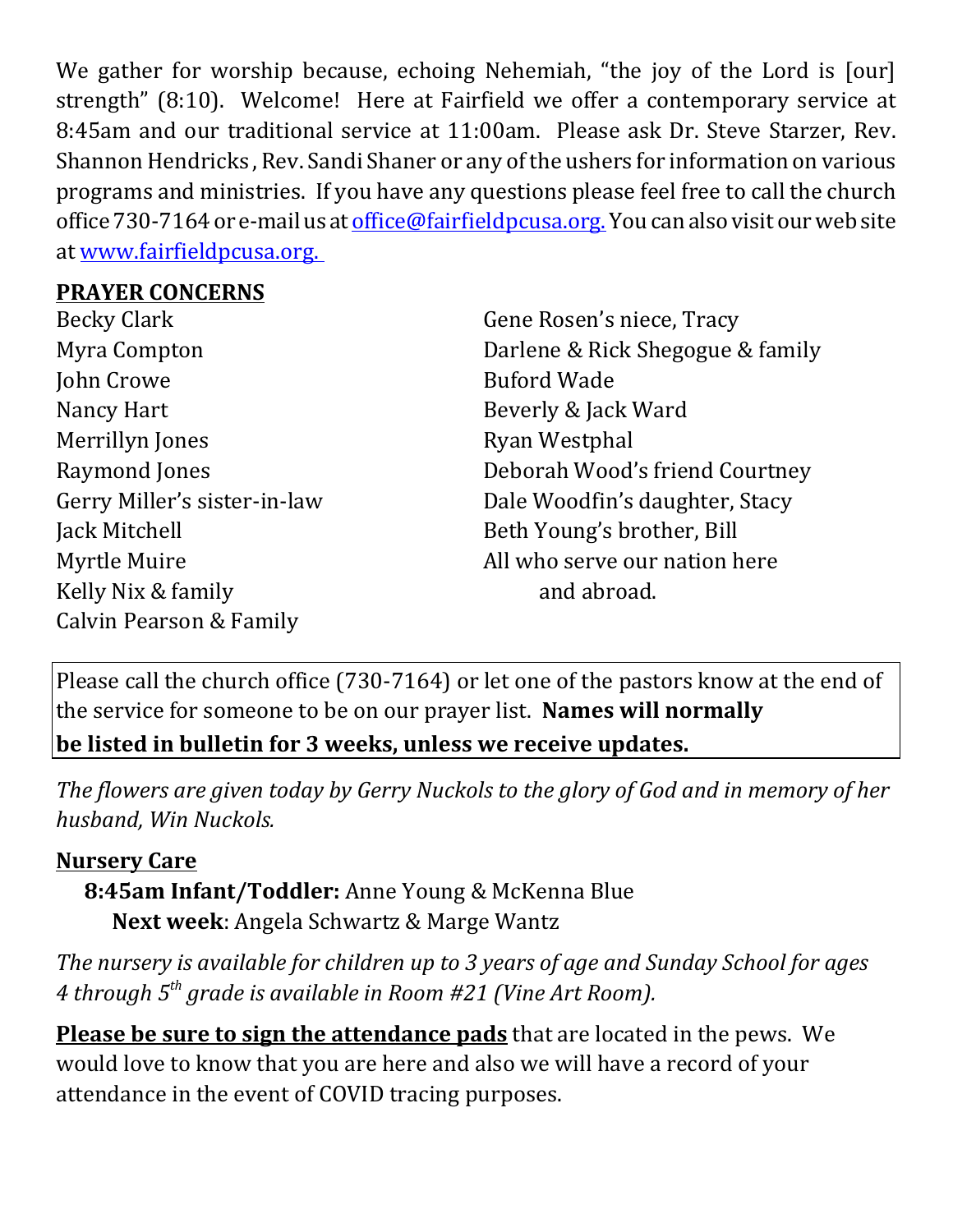**This morning we will be installing/ordaining the following members as Deacons for the Class of 2024:** Sandra Brewster, Shirley McGhee, Melanie Rubeck, Majken Whitaker, Richard Wood and Dale Woodfin. Please stand ready to help the deacons whenever they ask for assistance!

## **This morning we will install Deborah Wood to the Elder Class of 2024.**

**Compass Basketball is back for 2022 and we need your help**. We still have volunteer opportunities for scorekeepers and time keepers, referees, practice night volunteers, and concession workers. The volunteer sign-up forms are located in the lobby of the Family Center or you can call/email Danny Guertler at 804-543-2939. Email: Daguertler@gmail.com

**The 2021 Year‐End Contribution Statements** are on the tables near the Family Center and Sanctuary. Please be sure to pick yours up!

**The 2022 Flower Calendar is up!** Please be sure to stop by the bulletin board near the small kitchen and sign up for a date!

**Camp Hanover** is bringing the power of summer camp to a new year-round program! Want to get outside after school? The CHASE program - **Camp Hanover After School Explorers** - has launched for students in grades K-5. This naturebased after school program will get children outside to learn and grow in God's creation. Daily activities include everything from hiking to fishing, archery to gardening, and fire-building to canoeing. Plus, a daily devotion, snack, and assisted homework time, all in a Christ-centered community. Enrollment is open now! Learn more at www.Camphanover.org/After-School

**Our next BLOOD DRIVE will take place on Tuesday, February 1 from 1‐6pm in the Heritage Hall. You can sign up anytime at RedCrossBlood.org or call 1‐800‐733‐2767.**



During the course of Lent, we will be joining together with our Minister-in-Residence Rev. Dr. Keith Curran for a study on his upcoming book: A New TULIP for the 21<sup>st</sup> Century: A Kinder, Gentler Calvinism. Soon, we will be asking for RSVP's so that we can plan for dates and if numbers will allow for multiple small groups doing this together.